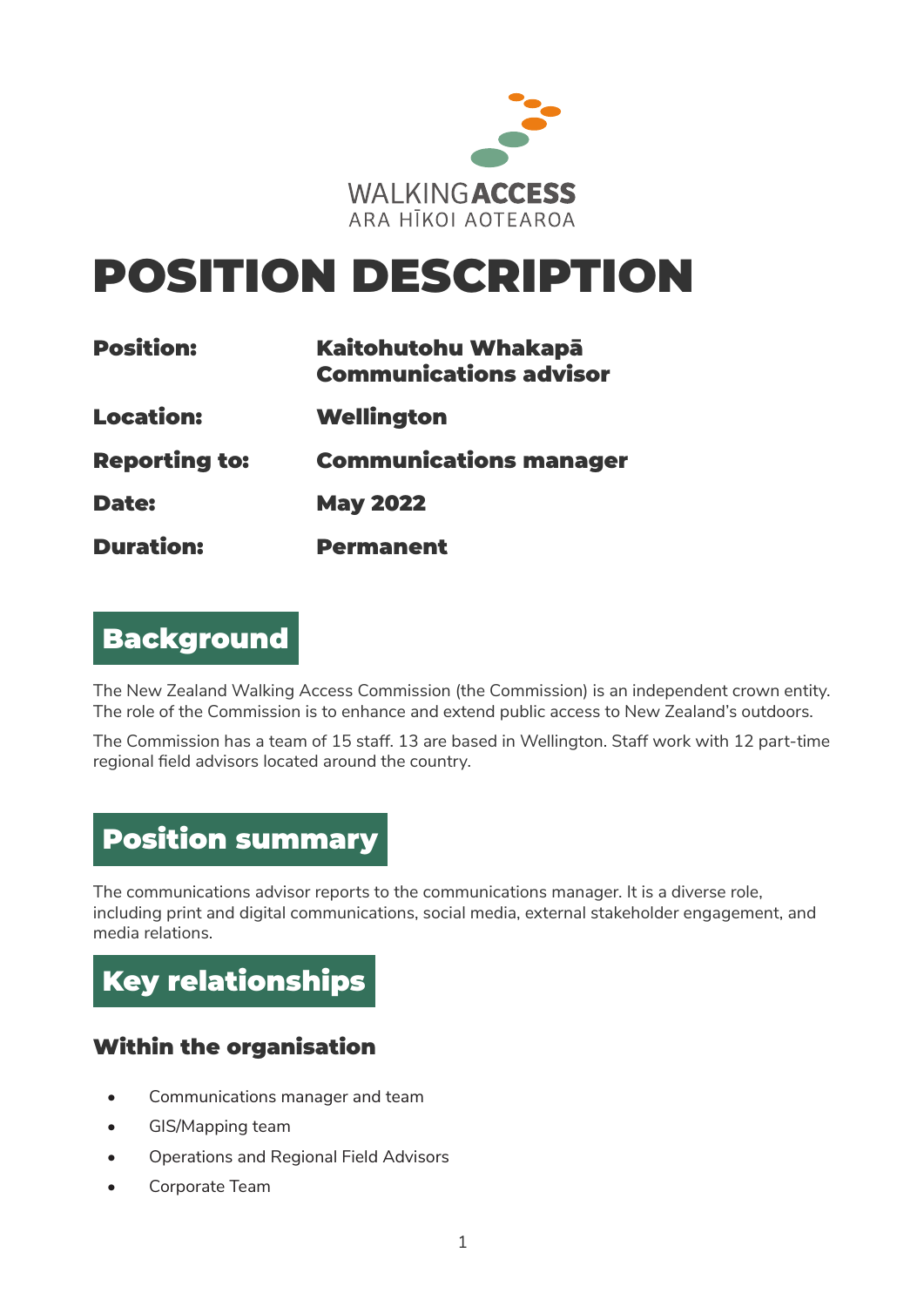# Outside the organisation

- Te Araroa
- Commission stakeholders
- News media
- Print and digital marketing partners

# Key result areas

#### Written communications advice & services

- Provide advice to the communications manager, chief executive, and staff on communications with the public, media and educational audiences as well as for specific projects
- Ensure all written, electronic and web communications reflect well upon the Commission and meet business needs
- Support the creation of new print promotional and informational materials
- Maintain and enhance media and stakeholder contact databases, including lists and the distribution of materials and information
- Prepare and/or provide advice on, speeches, presentations and media interviews for the chief executive, board members, staff and regional contractors
- Basic design and layout for print and digital (using Adobe Creative Suite)
- Support the production of key accountability documents, such as annual reports, statements of intent and others
- Support the communications needs of events, conferences and forums that the Commission organises

# Digital communications advice & services

- Support the maintenance of the Commission's website and create new content for it. This includes Te Araroa
- Utilise other digital communications channels, in particular social media, to promote the work and aims of the Commission and Te Araroa

# Media relationships

- Support the monitoring of national and regional media and disseminate relevant news to Commission staff
- Build and maintain media relationships to enhance the Commission's media presence
- Work with regional field advisors to strengthen the Commission's presence in regional print media, including helping to prepare columns, media releases and so on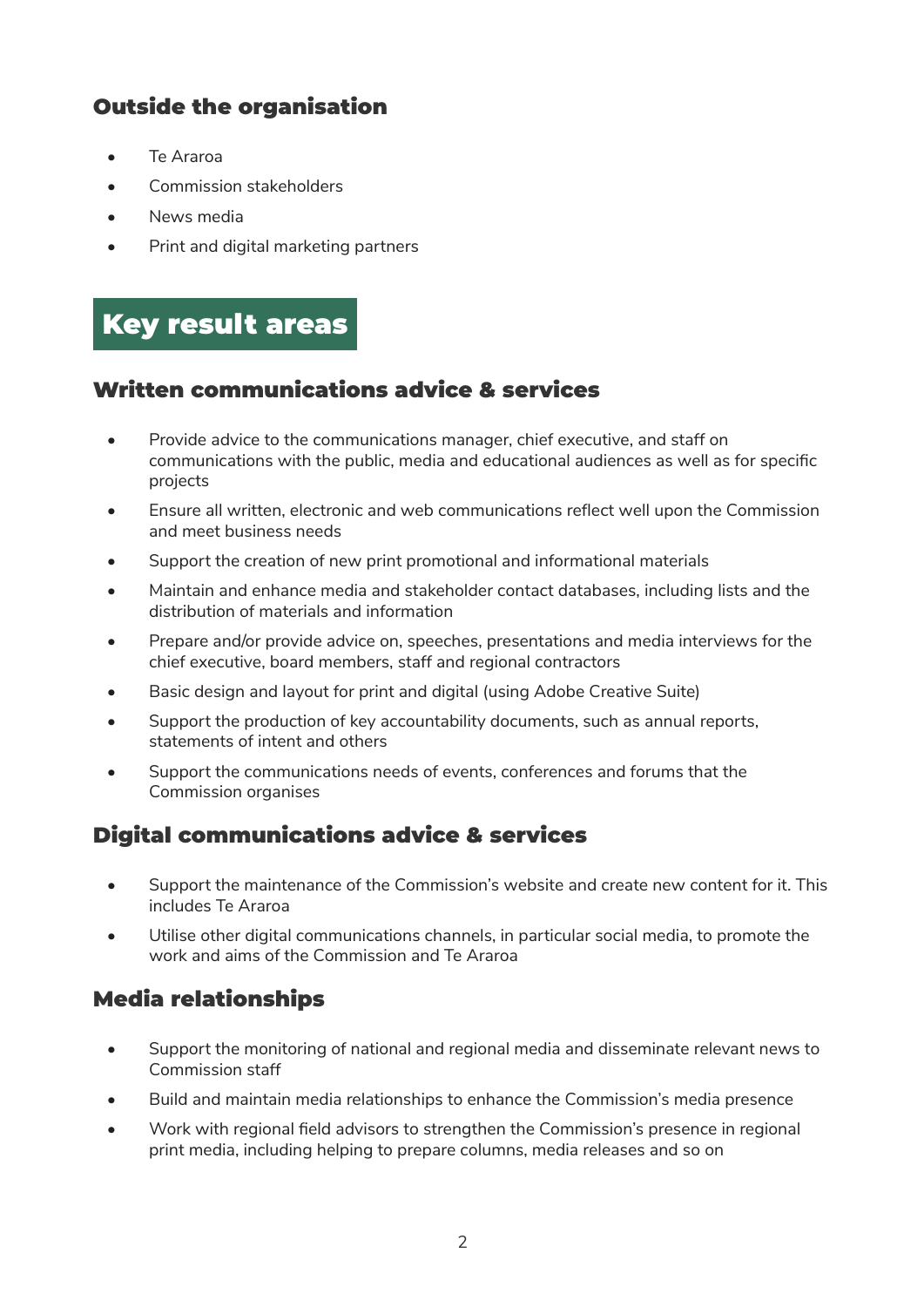### General

- Support the work of the communications manager as required
- Proofread and subedit external communications material prior to publication
- Know and comply with health and safety policies and procedures
- Implement and adhere to all other Commission policies and legal obligations
- Advise and assist other areas of the Commission as required by the communications manager

# Dimensions of the position

#### Staff

Number of direct reports: none

# Financial delegation

None

# Person specification

#### Required

- 1-5 years' experience in a communications role
- Experience with web content management system(s), preferably SilverStripe, or the ability to pick up new software quickly
- Experience with Microsoft Office products
- Strong written language skills, including experience writing for different audiences from formal to casual
- Ability to develop effective networks and manage relationships
- Experience using social media as a promotional tool
- Strong editing and proofreading skills

#### Preferred

- Interest in Google Analytics as tool to understand and grow audiences
- Experience working with journalists to promote issues through print, digital and broadcast media channels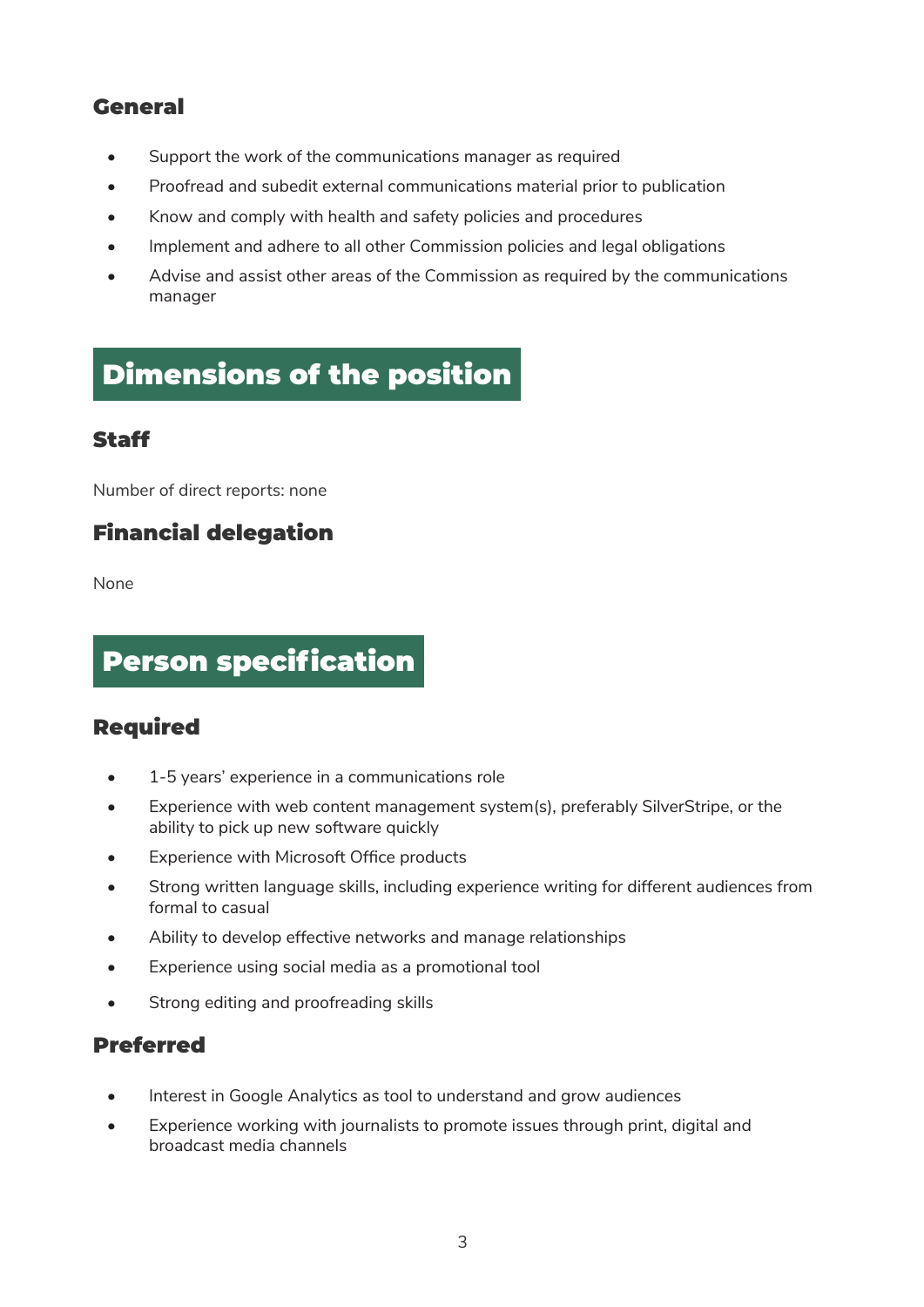- Knowledge of and an interest in the outdoor recreation sector
- Design and layout skills
- Photography and/or basic video editing experience
- Experience with Adobe Creative Suite, in particular InDesign

# Competencies

#### Interpersonal savvy

- Relates well at all levels, inside and outside the organisation
- Builds constructive and effective relationships; understands how to resolve problems when they arise

# Technical learning

- Picks up on technical things quickly
- Can learn skills and knowledge, including new industry, company, product, or technical knowledge

# Written communication

- Writes clearly and succinctly in a variety of communication settings and styles
- Can get messages across that have the desired effect
- Understands what tone, message and style will impact most on different types of audience

# **Creativity**

- Comes up with new and useful ideas
- Easily makes connections among previously unrelated notions
- Adds value to group discussions and planning sessions

# Drive for results

- Can be counted on to meet goals successfully
- Steadfastly pushes themself and others for results

# Peer relationships

- Can quickly find common ground and solve problems for the good of all
- Can represent their own interests and yet be fair to other groups
- Can solve problems with peers with a minimum of disruption